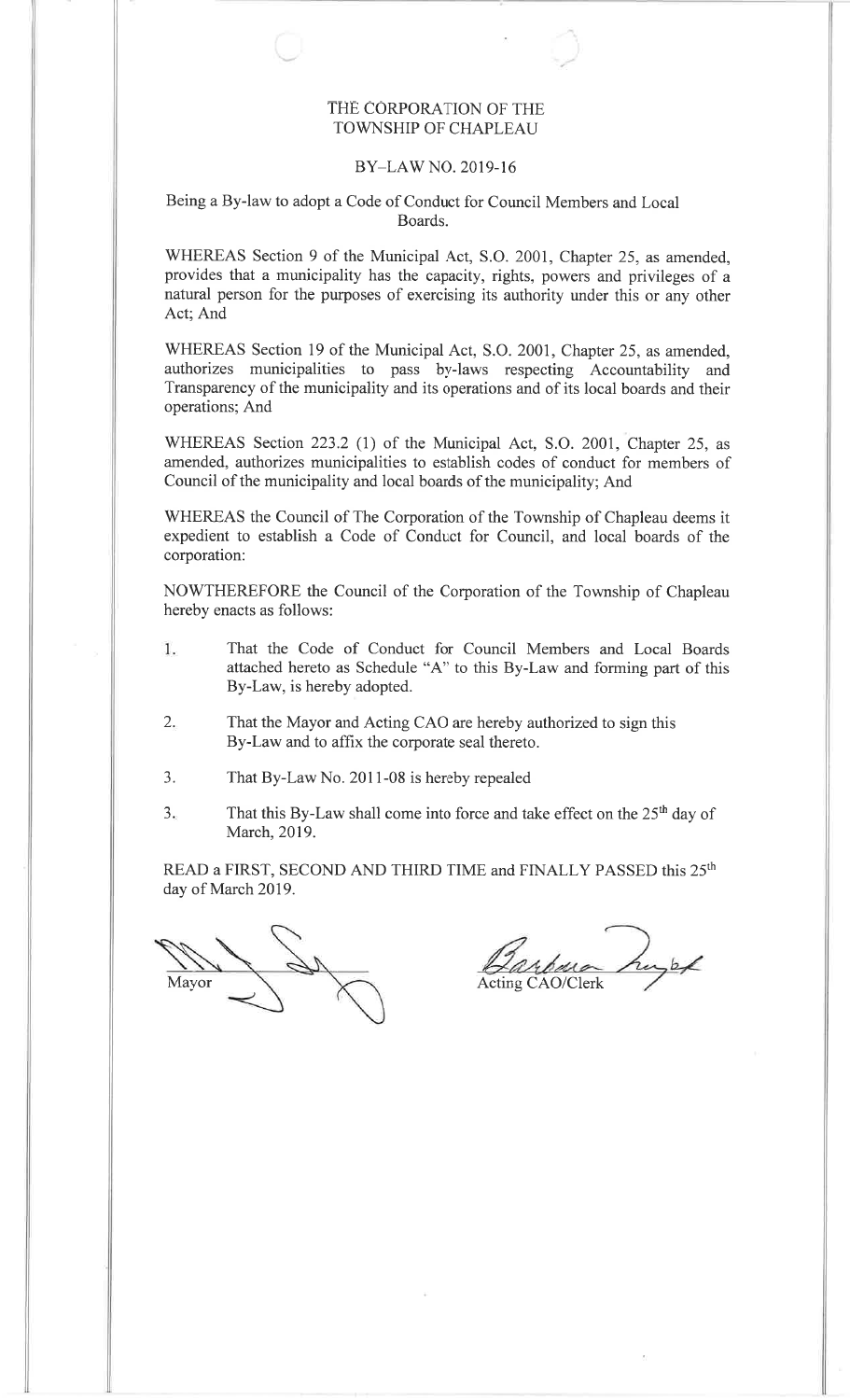

a LAW FIRM LLP

# Code of Conduct

## Township of Chapleau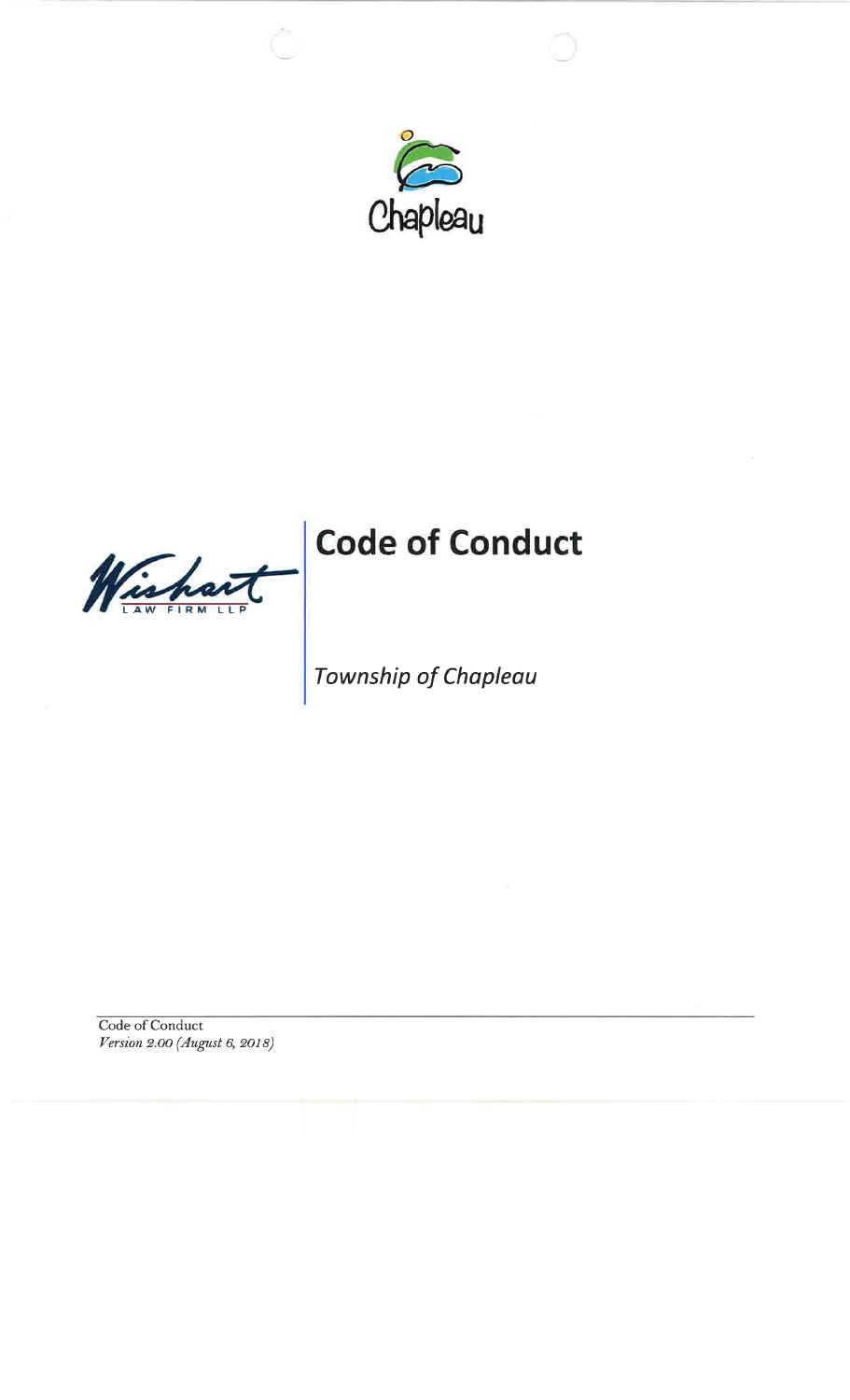Important Disclaimer: this protocol complies with the relevant provisions of the Municipal Act, 2001, SO 2001, c 25 (the "Act"). If you have any questions or concerns about this protocol or how to implement it, please contact Wishart Law Firm LLP. Wishart Law Firm LLP is not responsible for the results of any edit to this protocol other than as expressly authorized or directed by Wishart Law Firm LLP.

#### @ 9ot8, Wishart Law Firm LLP

AII rights reserved. No part of this work may be reproduced or copied in any form or by any means (graphic, electronic or mechanical, including photocopying, recording, taping or information and retrieval systems) without the written permission of Wishart Law Firm LLP

A licence is, however, given by Wishart Law Firm LLP to any Municipality that has purchased a copy of this work to print, copy, save, or post on its official website for its own use only and such Municipality may not repurpose or resell the work in any way.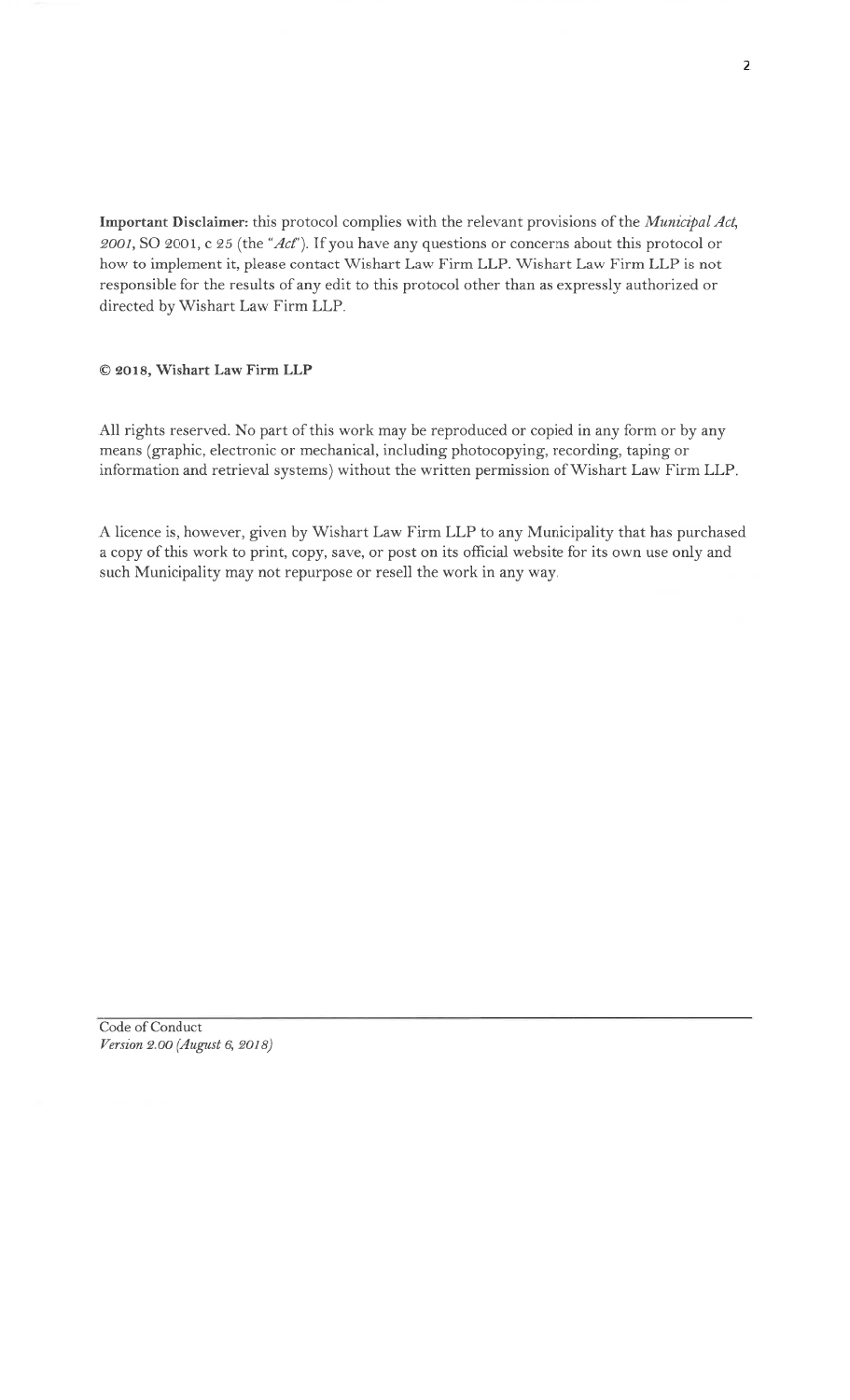#### **Contents**

| 1.  |  |
|-----|--|
| 2.  |  |
| 3.  |  |
| 4.  |  |
| 5.  |  |
| 6.  |  |
| 7.  |  |
| 8.  |  |
| 9.  |  |
| 10. |  |
|     |  |
| 12. |  |
| 13. |  |
| 14. |  |
| 15. |  |
| 16. |  |
|     |  |

Code of Conduct Version 2.oo (August 6,20ts)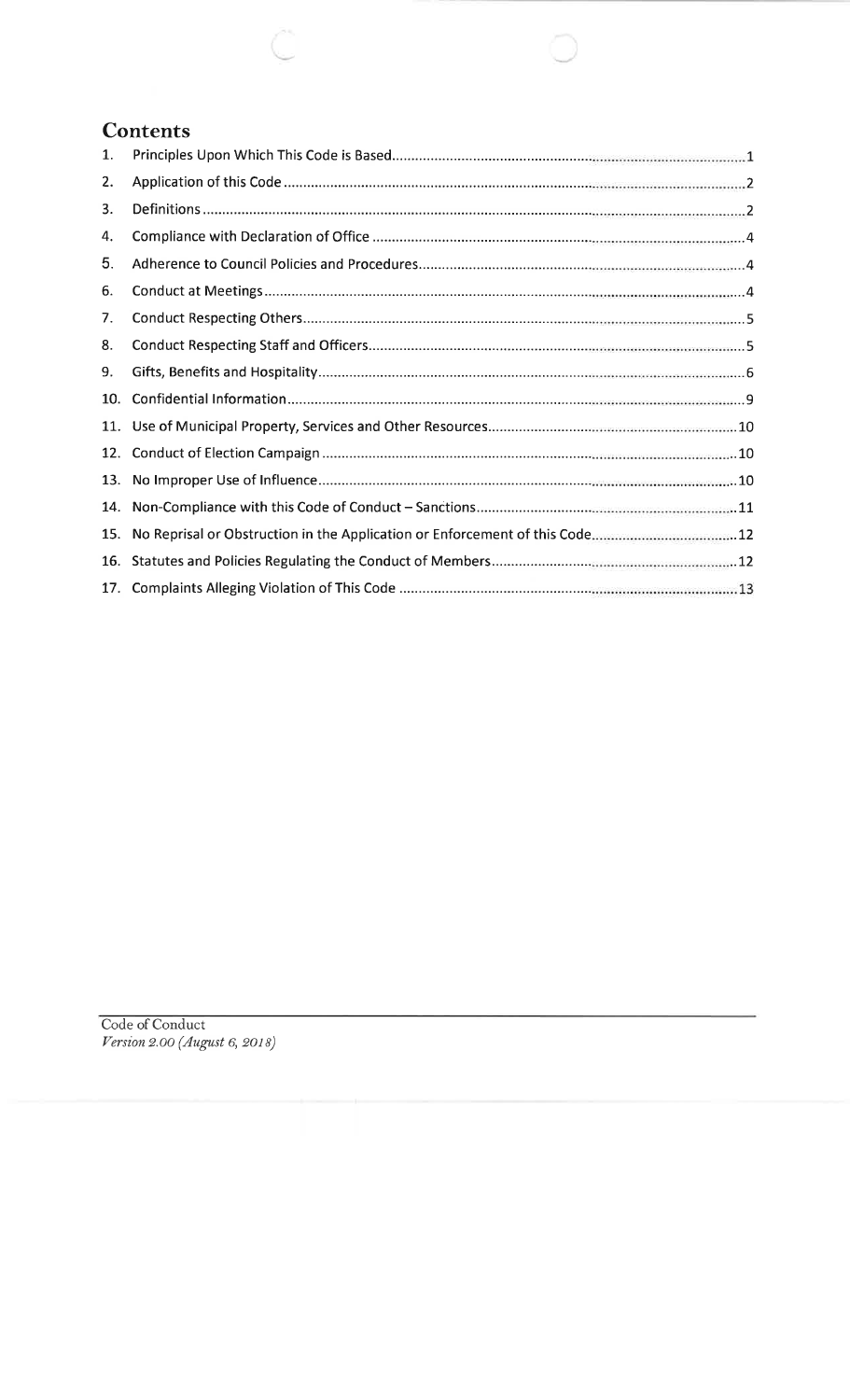## 1. Principles Upon Which This Code is Based

- 1.1 A municipality is a responsible level of government. Improving the quality of municipal governance and administration can best be achieved by encouraging high standards of conduct on the part of all Members. In particular, the public is entitled to expect the highest standards of conduct from the Members of its local government. In turn, adherence to these standards will protect and promote the Municipality's reputation and integrity.
- 1.2 Key statements of principle that underline this Code of Conduct are as follows:
	- a) Council, and its Members are the leaders of the Municipality both inside and outside its geographic boundaries. Especially in an age of social media and electronic messaging, strong positive management of the reputation of the Municipality is needed. The statements and behavior of Council affect the Municipality's reputation as a place to live and do business. Conflict and inappropriate conduct among Members, staff, officers and members of the public, adversely affects the Municipality's reputation and is to be avoided. Put differently, Council has a strong role to protect and promote the Municipality and its reputation as an excellent place to live, work and do business;
	- b) Members must serve and be seen to serve their constituents in a conscientious and diligent manner;
	- c) Members must be committed to performing their functions with integrity, avoiding the improper use of the influence of their office, and conflicts of interest, both real and perceived;
	- Members are expected to conduct themselves and perform their duties in office and arrange their private affairs in a manner that promotes public confidence and will bear close public scrutiny; d)
	- Members must recognize and act upon the principle that democracy is best achieved when the operation of government is as transparent and accountable to the Public as possible; e)
	- Members shall seek to serve the public interest by upholding both the letter and spirit of the laws of Parliament and the Ontario Legisiature, as well as the laws and policies adopted by the Municipal Council; f)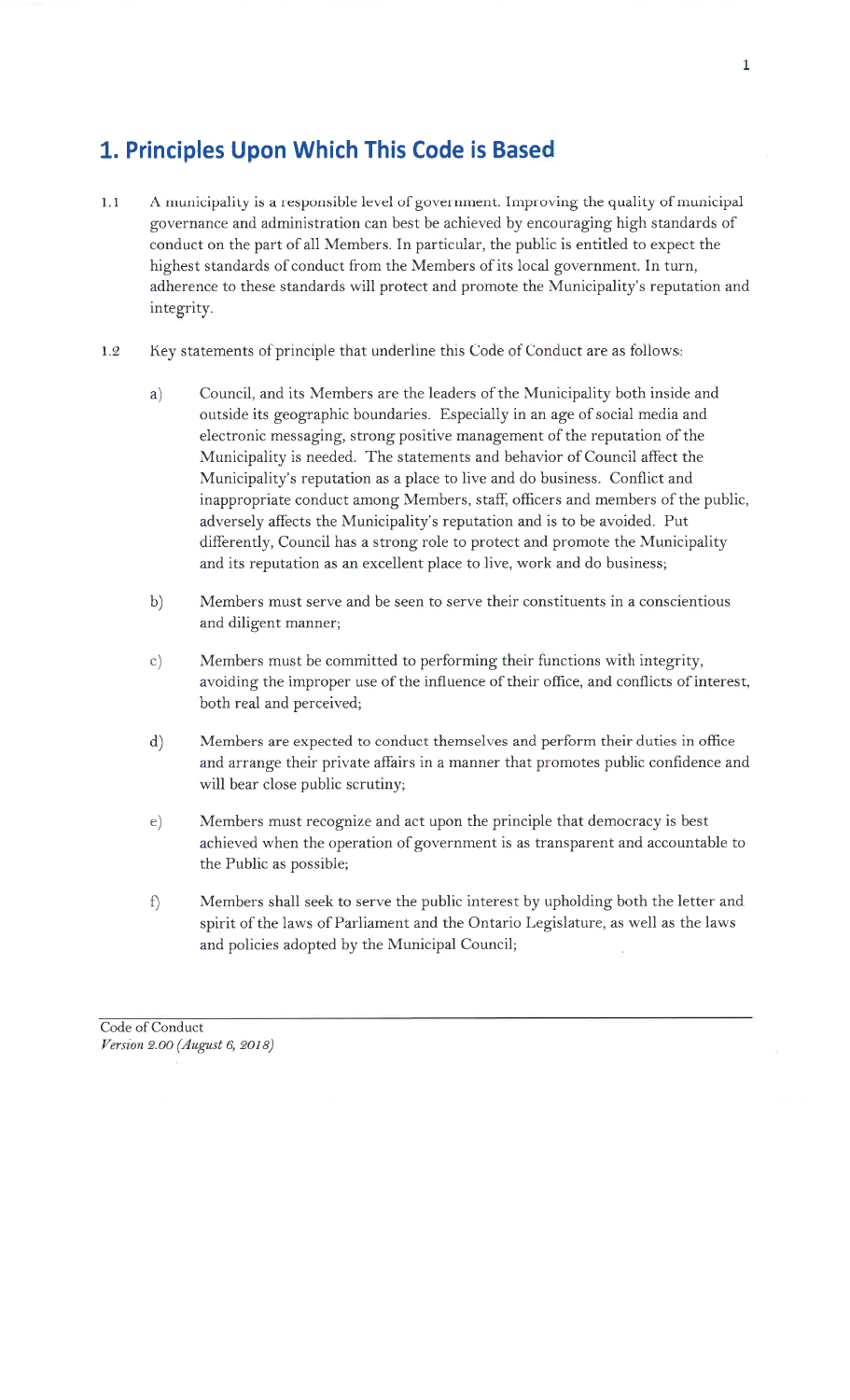- $\mathrm g)$ Members must not use the status of their position to inappropriately influence the decision of another individual or body. For example, to obtain a personal advantage for the Member, the Member's parents, children, spouse, staff, friends,associates, business or otherwise; or to disadvantage another party.
- Members shall be respectful of the role of staff to provide advice with political neutrality and objectivity and without undue influence from a Member orMembers.h)

## 2. Application of this Code

2.1 This Code of Conduct applies to every Member

## 3. Definitions

- 3.1 In this Code of Conduct
	- "Benefit" means preferential treatment, privileged access, favours or otheradvantage including, but not necessarily limited to, invitations to sporting,cultural or social events, access to discounts and loyalty programs and promisesof a new employment.a)
	- "Ceremonial Gift" means official gifts provided as part of the culture or practices of communities or government within Canada or internationally, which althoughthey may be given to a Member, are accepted by a Member on behalf of amunicipality and become the property of a municipality.b)
	- "Child" means a child born within or outside marriage and includes any adopted child, step child, foster child and a person whom a Member has a demonstrated asettled intention to treat as a child of his or her family;c)
	- "Confidential Information" means any information in the possession of, or received in confidence by, the Municipality that the Municipality is prohibitedfrom disclosing, or has decided to refuse to disclose, under the Municipal Freedom of Information and Protection of Privacy Act or any other law. Confidential Information also includes information of a corporate, commercial, scientific ortechnical nature received in confidence from third parties; personal information;information that is subject to solicitor-client privilege; information that concernsany confidential matters pertaining to personnel, labour relations, litigation,property acquisition, the security of the property of the Municipality or a Local d)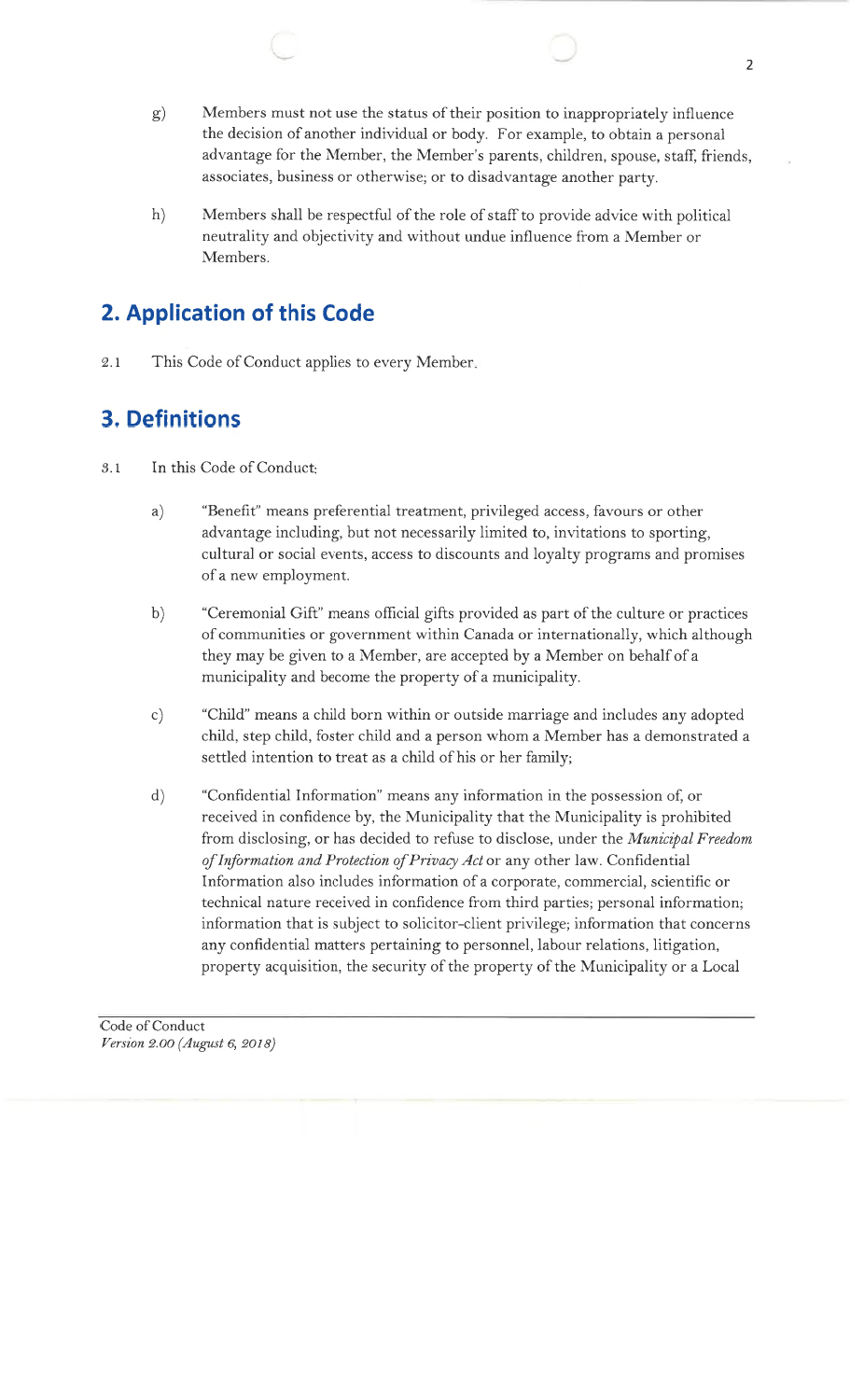Board; and any other information lawfully determined by the Council to be confidential, or required to remain or be kept confidential by legislation or order

- e) "Council" means the Council of the Township of Chapleau.
- f) "Gift" means free or discounted items or services and any item or service that would, viewed in light of all the circumstances, be regarded as a gift by a reasonable Person not including Ceremonial Gifts.
- $\mathrm{g}$ "Hospitality" means the friendly reception and entertainment of guests, which may range from light refreshments at a meeting to expensive restaurant meals and sponsored travel or accommodation.
- h) "In-camera meeting" means a meeting, or part of a meeting, closed to the public pursuant to section 239 of the Municipal Act, 2001.
- i) "Information" includes a record or document written or otherwise;
- j) "Integrity Commissioner" means the Person appointed by by-law in accordance with section 223.3 of the *Municipal Act*, 2001 and who is responsible for performing, in an independent manner, the functions assigned by the Municipality with respect to the application of the Code of Conduct for Members.
- k) "Local Board" means, for the purpose of this Code of Conduct, a local board other than:
	- i. A society as defined in subsection  $2(1)$  of the Child, Youth and Family Services Act, 2017;
	- ii. A board of health as defined in subsection  $1(1)$  of the *Health Protection and* Promotion Act;
	- iii. A committee of management established under the  $Long\text{-}\mathit{Term}$  Care Homes Act, 2007;
	- iv. A police services board established under the *Police Services Act* and/or the Police Services Act, 2018;
	- v. A board as defined in section 1 of the Public Libraries Act; and
	- vi. A corporation established in accordance with section 203 of the Municipal Act,2OOI;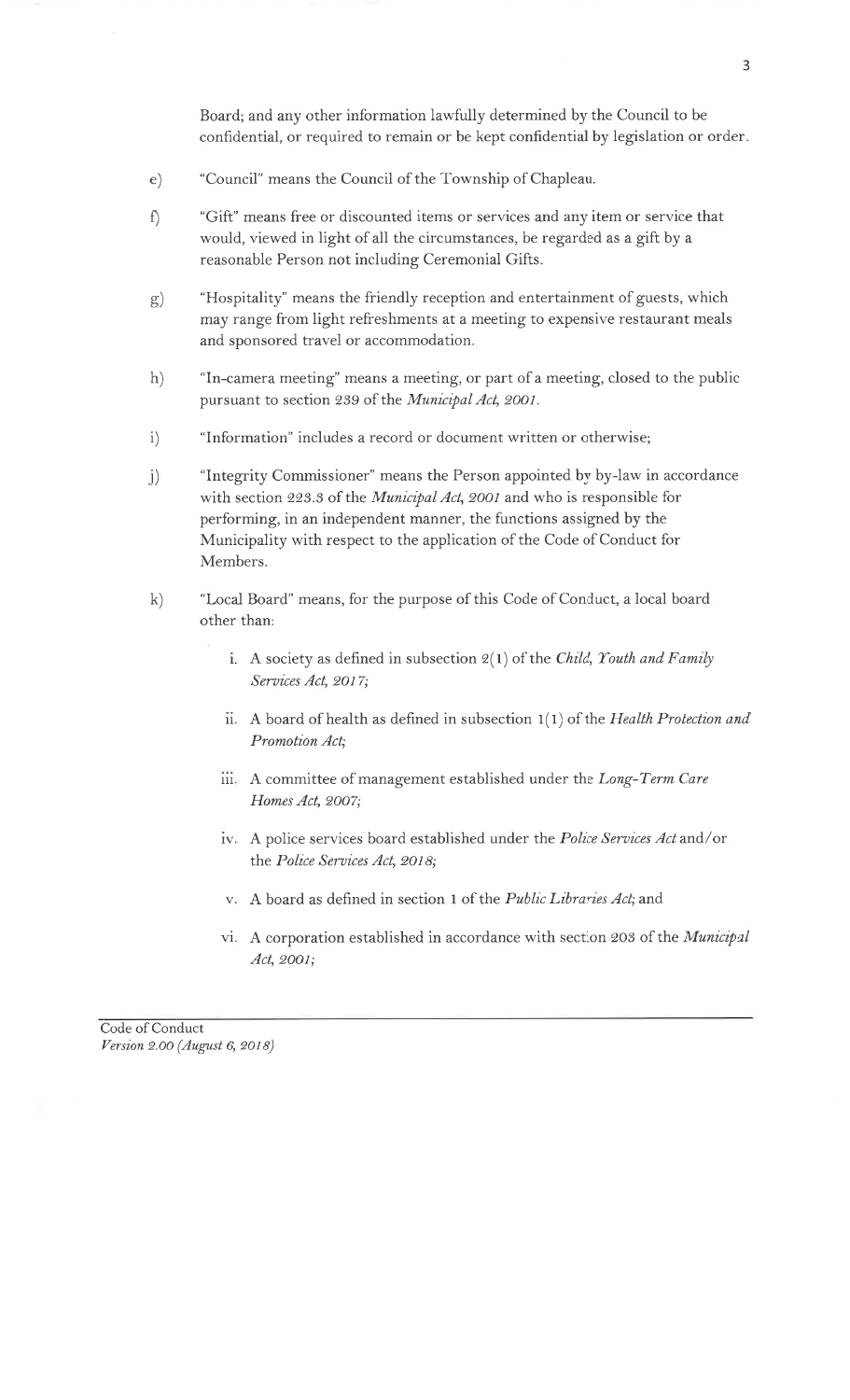- l) "Member" means a member of Council, which shall include the Mayor/Reeve,members of Committees and members of Local Boards, unless, with respect to members of Local Boards, the context requires otherwise, and shall not includestaffor ratepayers.
- m) "Officer(s)" means a person who holds a position of responsibility with definiterights and duties prescribed by statute or by-law.
- n) "Parent" means a person who has demonstrated a settled intention to treat a child as a part of his or her family whether or not that person is the naturalparent of the child;
- o) "Person" includes a corporation, partnership, association and any other entity, asthe context allows; and
- "Spouse" means an individual to whom an individual is married or with whom anindividual is living in a conjugal relationship outside marriage.p)
- "Transparency" means that the municipality actively encourages and fosters stakeholder participation and openness in its decision-making processes. Itmeans that the municipality's decision-making process is open and clear to thepublic.q)

#### 4. Compliance with Declaration of Office

Every Member shall act in accordance with his or her declaration of oflice swornpursuant to section 262 of the *Municipal Act, 2001*. A copy of the Declaration of Office is attached as Schedule "A".4.1

#### 5. Adherence to Council Policies and Procedures

5,7 Every Member shall observe and comply with every provision of this Code of Conduct, as well as all other policies and procedures adopted or established by Council.

#### 6. Conduct at Meetings

6.1 Every Member shall conduct himself or herself properly and in a civil and respectful manner at meetings, and in accordance with the provisions of the Procedural By-law,this Code of Conduct, and other applicable law.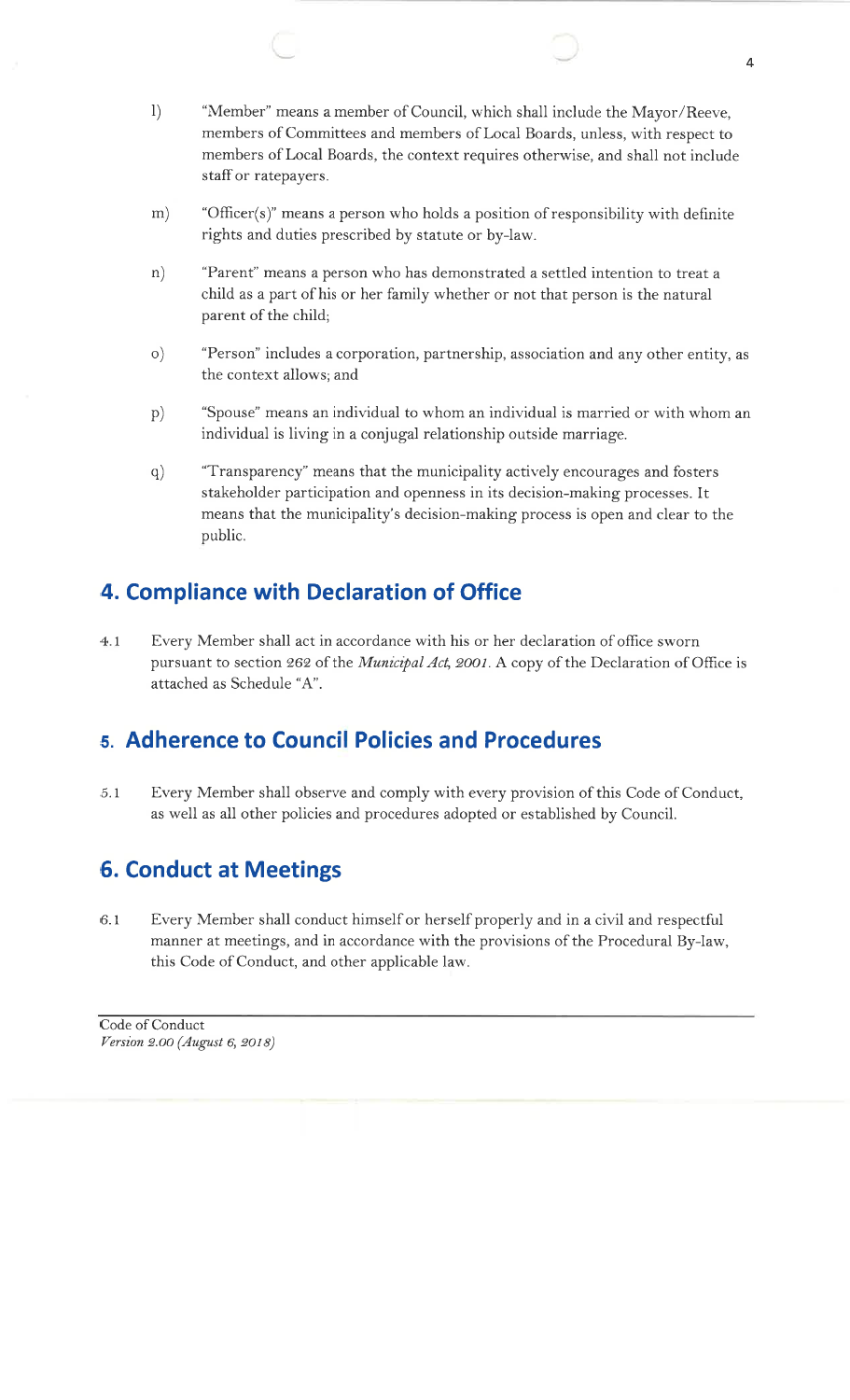- 6.2 Members will respect the decision-making process. Members will attempt to accurately and adequately communicate the attitudes and decisions of Council, even if they disagree with a majority decision of Council.
- 6.3 Members shall strive to attend all Council Meetings. Any Member who is unable to attend a Council Meeting shall advise the clerk as soon as is reasonably possible of the reason for their absence.

#### 7. Conduct Respecting Others

- 7.1 Every Member has the duty and responsibility to treat members of the public, one another and staffappropriately and without abuse, bullying or intimidation, and to ensure that the municipal work environment is free from discrimination and harassment. The Member shall be familiar with, and comply with, the Municipality's Workplace Anti-Violence, Harassment and Sexual Harassment Policy.
- 7.2 A Member shall not use indecent, abusive or insulting words, tone or expressions toward any other Member, any municipal staffor any member of the public.
- 7.3 A Member shall not speak in a manner that is discriminatory to any individual, based on any protected grounds. Protected grounds include: citizenship, race, place of origin, ethnic origin, colour, ancestry, disability, age, creed, sex/pregnancy, family status, marital status, sexual orientation, gender identity, and gender expression<sup>1</sup>.

#### 8. Conduct Respecting Staff and Officers

- 8.1 Under the direction of the senior administrative staff, and in accordance with the decisions of Council, staffand Officers are required to serve the municipal corporation as a whole. Every Member shall be respectful of the role of staffand Officers to provide advice based on political neutrality and objectivity and without undue influence from any Member or group of Members. Accordingly, no Member shall maliciously or falsely injure or impugn the professional or ethical reputation of any staff person or Officer.
- 8.2 Members shall acknowledge and respect the fact that staff carry out directions of Council, through senior staff, including but not limited to the treasurer, clerk, director of public works, and administer the policies of the Municipality. No Member shall perform, direct or attempt to undermine the duties of any staff person or Officer except in accordance with the Municipality's procedural by-law.

<sup>&</sup>lt;sup>11</sup> See Human Rights Code, R.S.O. 1990, c.H.19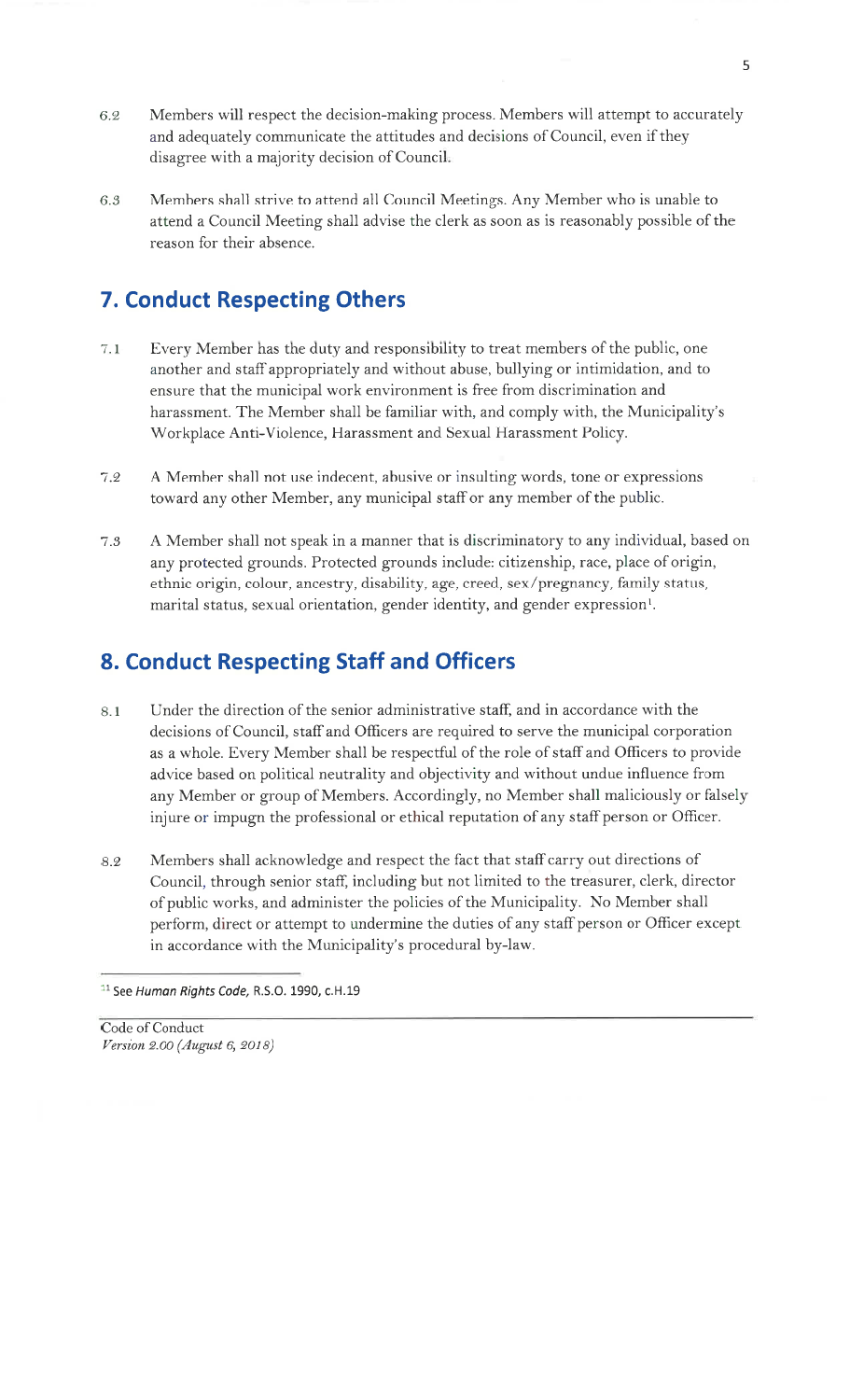- Every Member shall show respect for staffand Officers, and for their professionalcapacities and responsibilities.8.3
- No Member shall direct, instruct or compel any staff member or Officer to engage in partisan political activities or subject any staff member or Officer to threat or discrimination for refusing to engage in any such activity.8.4
- 8.5 No Member shall use or attempt to further his or her authority or influence by intimidating, threatening, coercing, commanding or improperly influencing any staff person or Officer or interfering with that person's duties, including the duty to discloseimproper activity.

## 9. Gifts, Benefits and Hospitality

- For the purposes of this Code, Gifts, Benefits and Hospitaiity provided, with a Member's knowledge, to that Member's spouse, child or parent, or to his or her staff,that is connected directly or indirectly to the performance of the Member's duties, aredeemed Gifts, Benefits and Hospitality provided to that Member.9.1
- No Member shall accept Gifts, Benefits and Hospitality connected directly or indirectlywith the performance of his or her duties, unless permitted under one or more of theexceptions listed below:9.2
- 9.3 Each of the following is recognized as an exception:
	- a) compensation authorized by law;
	- b)Gifts, Benefits and Hospitality of the kind that normally accompanies the responsibilities of office and is received as an incident of protocol or social obligation;
	- c)a political contribution otherwise authorized and reported as required by law, inthe case of a Member running for office;
	- d)services provided without compensation by a Person volunteering their time in afunction that would not normally be provided for compensation;
	- e) a suitable memento of a function honouring the Member;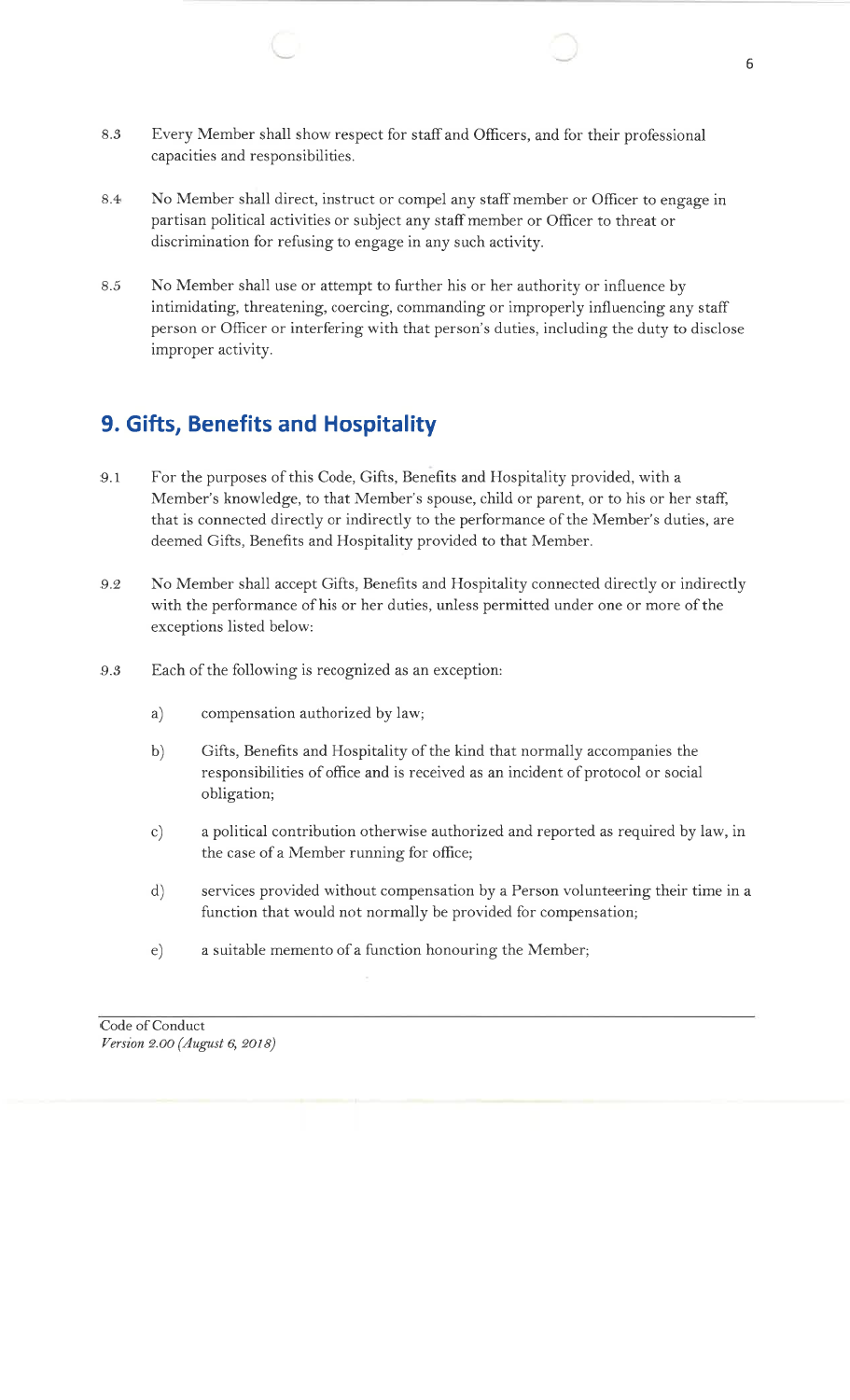- r) food, lodging, transportation or entertainment lawfully provided by any Provincial, regional or local government or board or political subdivisions of any of them, by the Federal government, a foreign government, or by those organizing a conference, seminar or event where the Member is speaking or attending in an official capacity;
- g) food and beverage consumed at a banquet reception or similar event, if:
	- i. attendance by the Member is for a legitimate municipal purpose;
	- the Person extending the invitation, or a representative of the organization holding the event, is in attendance; and ii.
	- iii. the value is reasonable;
- h) communications to the office of a Member, even if such communication would, in the ordinary course, require a subscription; and
- i) a sponsorship or donation for a community event organized or run by a Member, or a third party on behalf of a Member, subject to the limitations set out in any applicable municipal policy.
- 9.4 Except for exception 9.3 (c) (political contributions allowable by law), these exceptions do not apply where Gifts, Benefits and Hospitality are provided by a lobbyist or a lobbyist's client or employer. In this provision, a lobbyist is an individual, organization or business who or that:
	- a) lobbies, or causes the lobbying of, any public office holder of the Municipality, the municipal council or corporation or a Local Board;
	- b) the Member knows is attempting or intending to lobby the Member or any of the public, Persons or bodies listed in paragraph (a); or
	- c) is maintaining an active lobbyist registration with the Municipality, whether or not with respect to any specific or current subject matter.
- 9.5 The exceptions in section 9.3 do not apply to a gift from an anonymous sender. No Member shall accept a gift from an anonymous sender. Where a Member receives a gift from an anonymous sender, the Member will turn the gift in to the Clerk who will donate the gift to a charity/organization on the Municipality's approved donation list.

Code of Conduct Version 2.OO (August 6, 2OI s)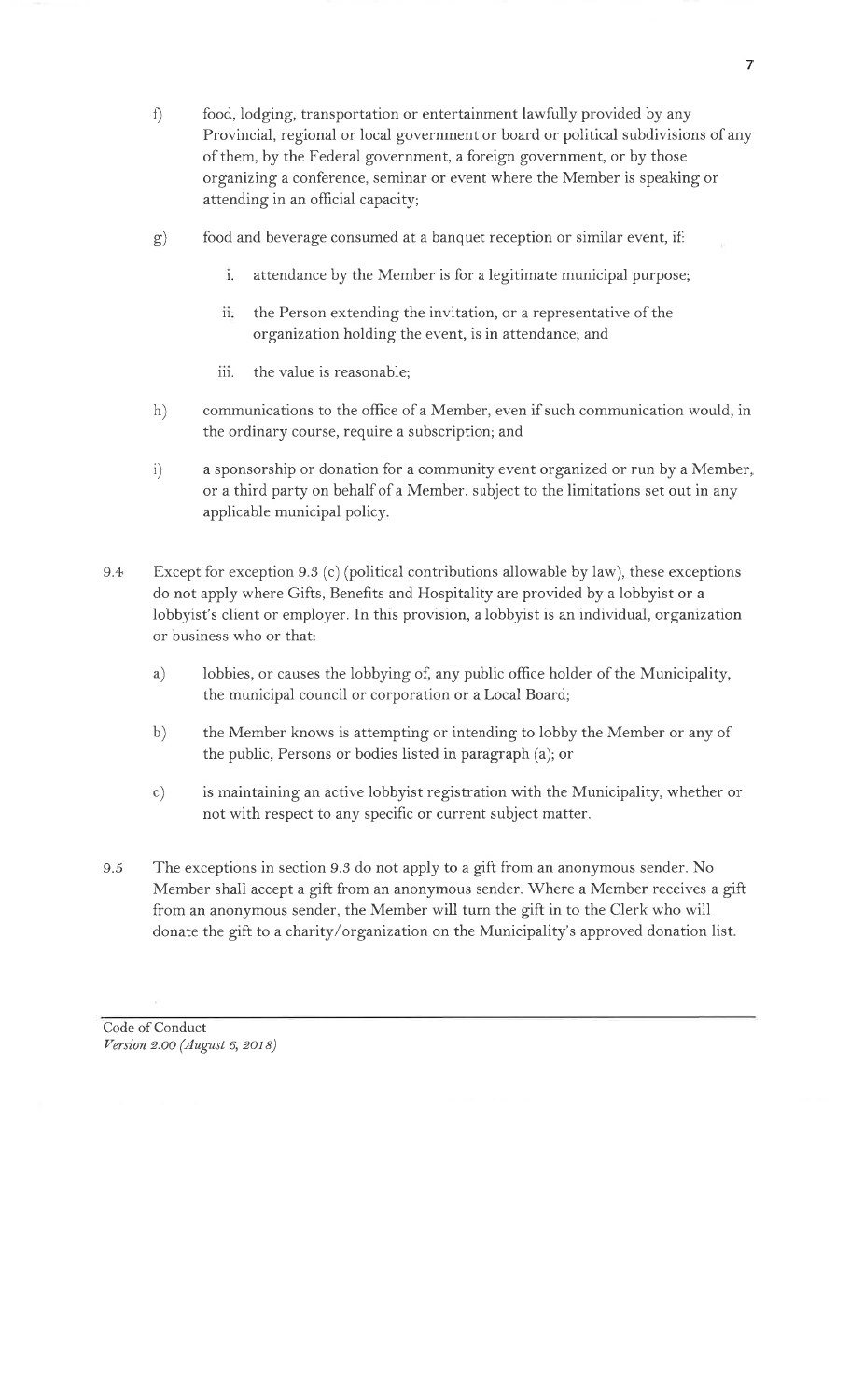- 9.6In the case of any of the recognized exceptions in sections  $9.3$  (b), (e), (f), (h) and (i), to enhance transparency and accountability with respect to Gifts, Benefits and Hospitality, if the value of the Gift, Benefit or Hospitality is over g3oo, or if the total value of Gifts,Benefits and Hospitality received from any one source during the course of a calendar year exceeds \$30o, the Member shall file, within 30 days of receipt, or of reaching theannual limit, a disclosure statement with the Municipality or with its IntegrityCommissioner.
- 9.7 The disclosure statement must set out:
	- a)the nature of all Gifts, Benefits, and Hospitality;
	- b)its source and date of receipt;
	- c)the circumstances under which it was given and received;
	- d)its estimated value or, if determinable, its exact value;
	- e)what the recipient intends to do with any gift; and
	- f)whether any gift will at some point be provided to the Municipality
- 9.8Every disclosure statement filed under this Code shall be made a public recordand posted in a place available for public review.
- 9.9Upon receiving a disclosure statement, the Municipality or the Integrity Commissioner,as the case may be, shail examine, or in the case of the Municipality, appoint a Person to examine, the disclosure statement to ascertain whether the receipt of any Gifts, Benefits,or Hospitality, in his or her opinion, acting reasonably, contravenes this Code. Making such determination shall include providing the Member an opportunity to provide anexplanation as to why receipt of any Gift, Benefit or Hospitality at issue does notcontravene this Code.
- 9.10Should a determination be made that receipt of any Gift, Benefit or Hospitality contravenes this Code, the Member shall be directed to promptly return, dispose of, or reimburse the person giving the Gift, Benefit or Hospitality, for the full value thereof, asapplicable or remit the value of any gift or benefit already consumed to theMunicipality.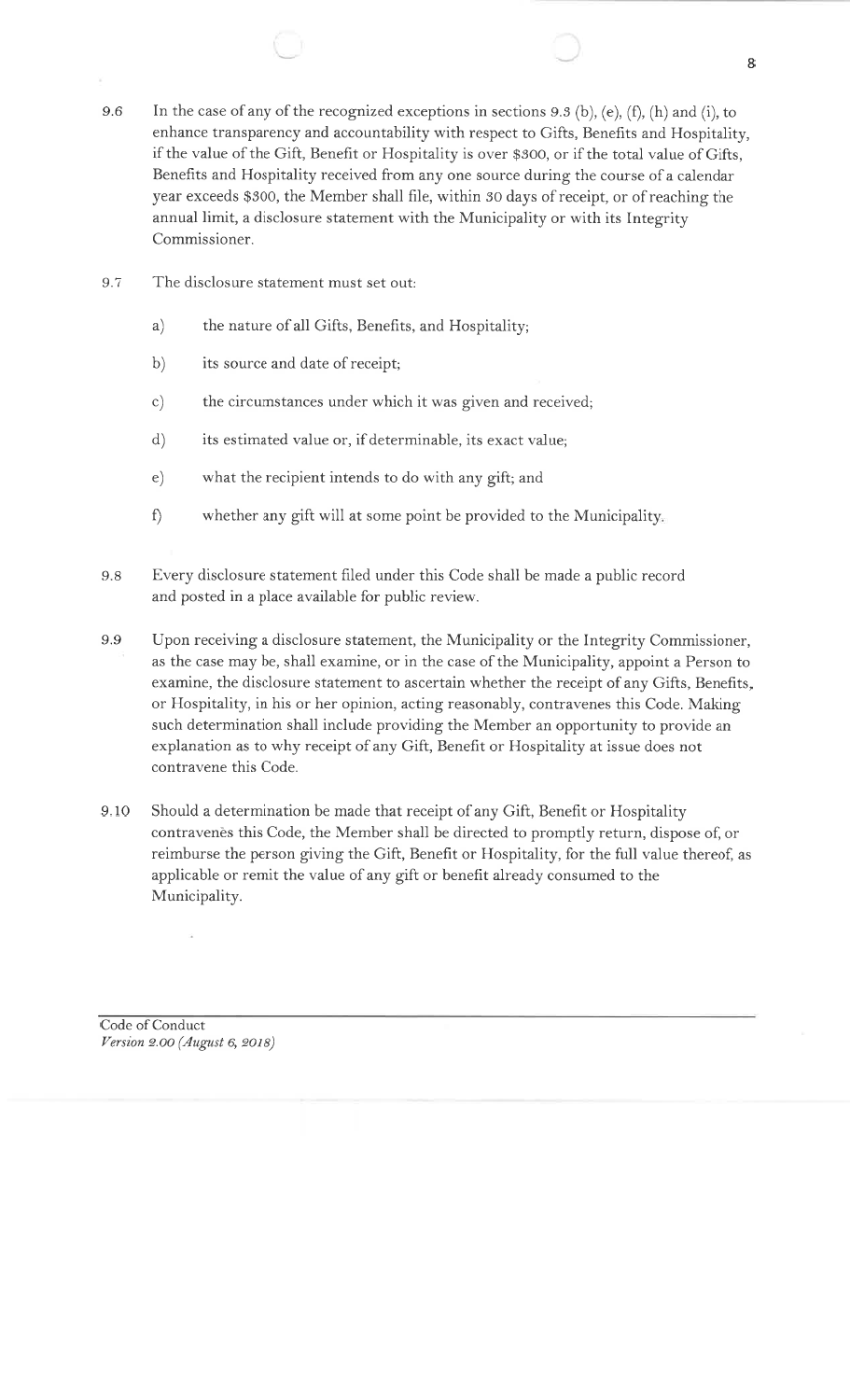#### 10. Confidential lnformation

- No Member shall disclose, release, sell or publish by any means directly or indirectly, to any person or to the public, any Confidential Information acquired by virtue of his or her office, in any form including, but not limited to, written notes, reports, oral and video recording, pictures, electronic correspondence, and any form of social media except when required or authorized by Council or otherwise by law to do so. 10.1
- 10.2 No Member shall use Confidential Information for personal or private gain or benefit, or to disadvantage any other person or body.
- 10.3 Unless required by law, no Member shall disclose the substance of deliberations of meetings held in-camera and that are authorized to be held in-camera under the Municipal Act, 2001 or any other legislation unless or until Council discloses such information at a meeting that is open to the public or otherwise releases such information to the public.
- 1o.4 Without limiting the generality of the foregoing, no Member shall, without lawful authority, disclose or make personal use of any of the following types of Confidential Information:
	- a) Information concerning litigation, negotiation or personnel or labour matters;
	- b) Information the publication of which may infringe on the rights of any person (e.g. source of a complaint where the identity of a complainant is given in confidence);
	- c) Price schedules in any contract, tender or proposal document while such remains Confidential Information;
	- d) Information deemed to be "personal information" under the *Municipal Freedom of* Information and Protection of Privacy Act; and
	- e) Any other information or statistical data required by law not to be released
- No Member shall obtain access, or attempt to gain access, to Confidential Information in the custody of the Municipality, Local Board or Committee except to the extent that such access is necessary for the performance of his or her duties and such access is not prohibited by Council or otherwise by law. 10.5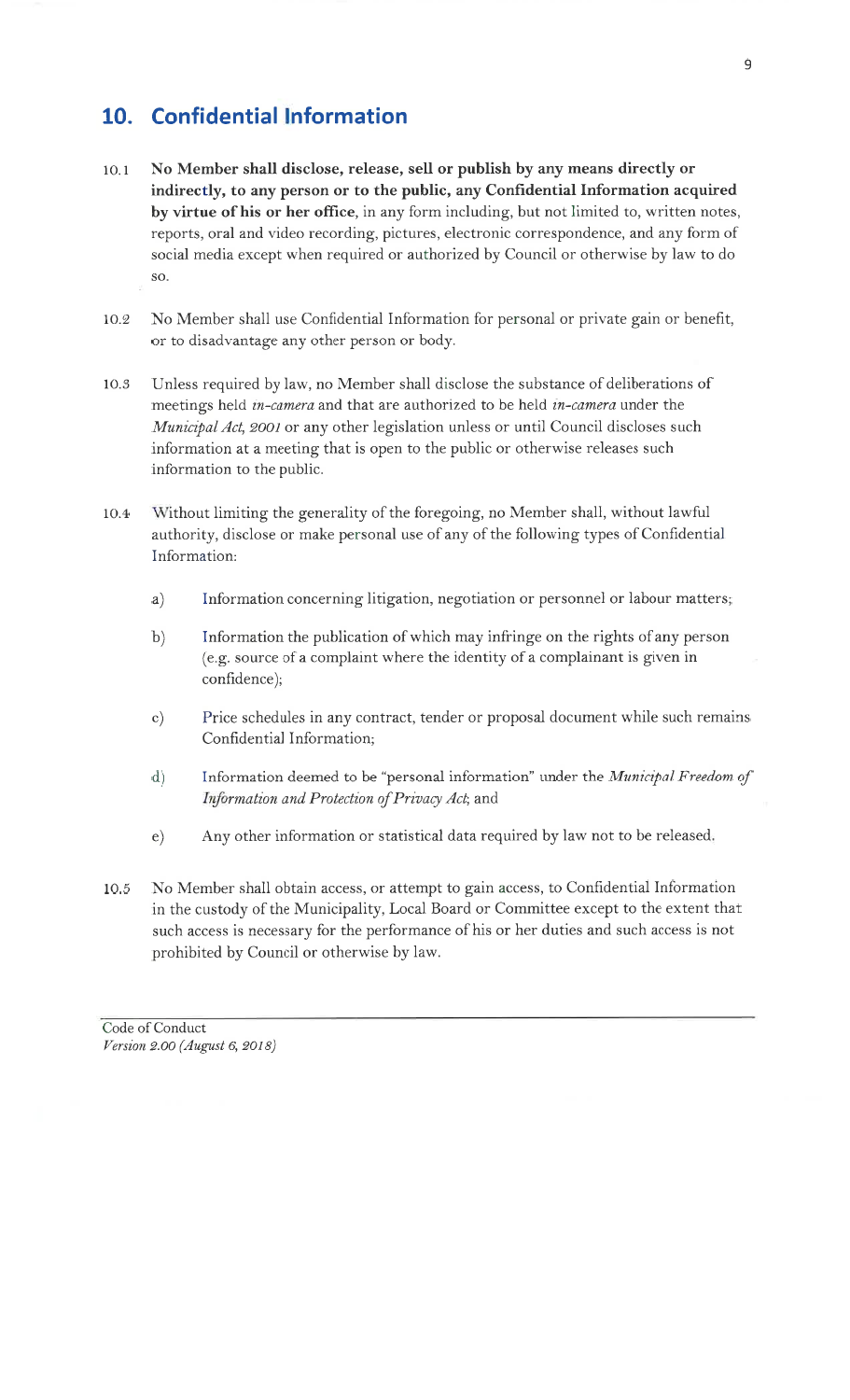#### 11. Use of Municipal Property, Services and Other Resources

No Member shall use, or permit the use of, municipal equipment, land, facilities,supplies, services, staff or other resource, including any municipally-owned information, website, or funds allocated for Member expenses, for any purpose or activity other than the lawful business of the municipal corporation. No Member shall seek or acquire anypersonal financial gain from the use or sale of Confidential Information, or of any municipally-owned intellectual property including any invention, creative writing ordrawing, computer program, technical innovation, or any other information or item capable of being patented or copyrighted, for which property remains exclusively that ofthe Municipality. $11.1$ 

#### 12. Conduct of Election Campaign

- L2.t Every Member shall comply with all applicable requirements of the Municipal ElectionsAct, 1996 and with the Municipality's municipal or board resources rules and procedures established pursuant to section 88.18 of the Municipal Elections Act, 1996.
- 12.2 No Member shall use Confidential Information, facilities, equipment, supplies, services, or other resources of the Municipality, including any Member newsletter or websitelinked through the Municipality's website, for any election campaign or campaignrelated activity. No Member shall undertake campaign-related activities on municipalproperty during regular working hours unless authorized by the Municipality.
- 12.3 No Member shall use the services of any person for election-related purposes duringhours in which that person receives any compensation from the Municipality.

#### 13. No lmproper Use of lnfluence

- 13. I No Member shall use the influence of his or her office for any purpose other than for thelawful exercise of his or her official duties and for municipal purposes.
- 13.2 No Member shall use his or her oflice or position to influence or attempt to influencethe decision of any other person, for the Member's private advantage, the privateadvantage of the Member's parent, child, spouse, staff member, friend or associate, business or otherwise or the disadvantage of others. No Member shall attempt to securepreferential treatment beyond activities in which Members normally engage on behalfof their constituents as part of their official duties. No Member shall hold out the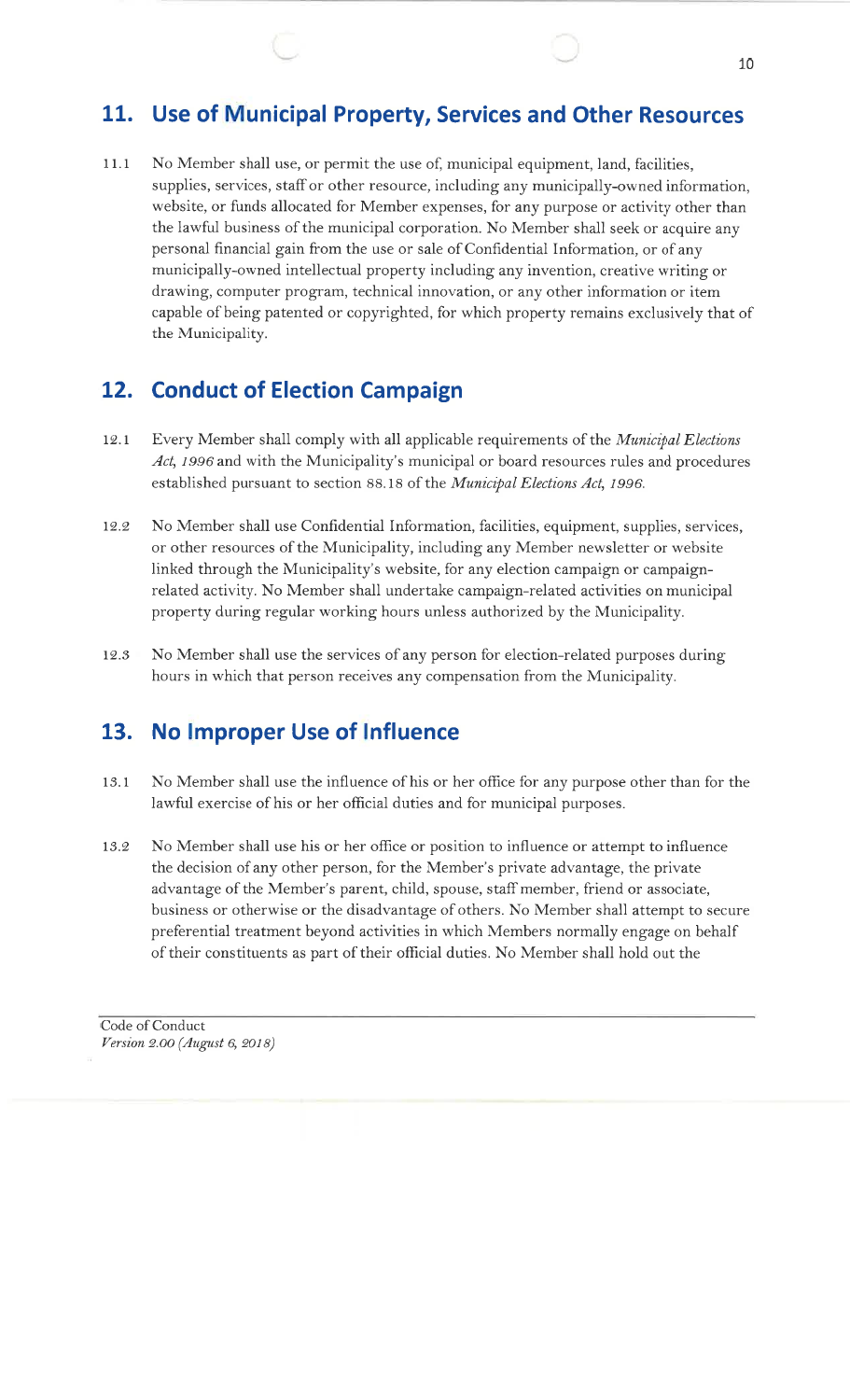prospect or promise of future advantage through the Member's supposed influence within Council in return for any action or inaction.

- 13.3 For the purposes of this provision "private advantage" does not include a matter:
	- a) That is an interest in common with electors generally as defined in the *Municipal* Conflict of Interest Act;
	- b) that affects a Member, his or her parents/children or spouse, staff, friends or associates, business or otherwise, as one of a broad class of persons; or
	- c) that concerns the remuneration or benefits of a Member.
- 13.4 This provision does not prevent a Member from requesting that Council grant a lawful exemption from a policy.

## 14. Non-Compliance with this Code of Conduct - Sanctions

- <sup>A</sup>Member found by the Integrity Commissioner to have contravened any provision of this Code, may be subject to one or more of the following consequences imposed by Council as referred to in the following: 14,.1
	- a) a reprimand;
	- b) suspension of the remuneration paid to the Member in respect of his or her services as a Member of the Council or Local Board, for a period of up to <sup>90</sup> days;
	- c) Other penalties, including, but not necessarily limited to:
		- i. Removal from membership of a Committee or Local Board;
		- ii. Removal as Chair of a Committee or Local Board;
		- iii. Require repayment or reimbursement of moneys received;
		- iv. Return of property or reimbursement of its value;
		- v. A request for an apology;
		- vi. Revocation of travel or another budget;
		- vii. Request for resignation; and

1,1

Code of Conduct Version 9.oo (August 6,2o18)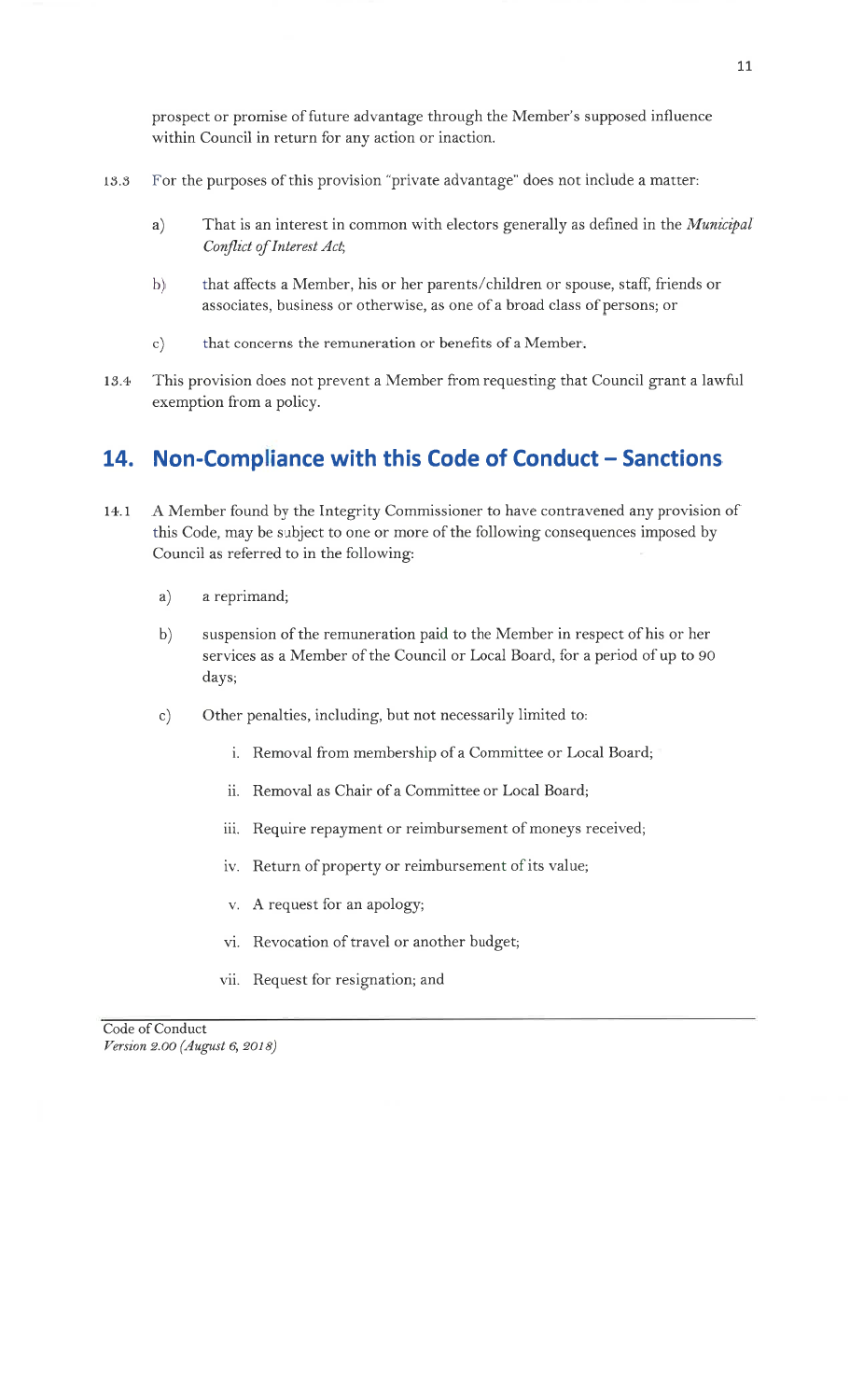viii. Trespass order restricting access except for Council Meetings

#### 15. No Reprisal or Obstruction in the Application orEnforcement of this Code

- 15.1 Every Member must respect the integrity of the Code of Conduct and inquiries and investigations conducted under it and shall co-operate in every way possible in securingcompliance with its application and endorsement. Any reprisal or threat of reprisalagainst a complainant or any other person for providing relevant information to the Integrity Commissioner or any other person is prohibited. It is also a violation of the Code of Conduct to obstruct the Integrity Commissioner or any other municipal officialinvolved in applying or furthering the objectives or requirements of this Code, in thecarrying out of such responsibilities or pursuing any such objective.
- 15.2 Every Member shall cooperate with the Integrity Commissioner if the IntegrityCommissioner conducts an inquiry concerning an alleged contravention of this Code

#### 16. Statutes and Policies Regulating the Conduct of Members

- $16.1$  In addition to this Code of Conduct, the following Ontario legislation also governs theconduct of Members:
	- a) the Municipal Act, 2001 as amended;
	- b) the Municipal Conflict of Interest Act;
	- c) the Municipal Elections Act, 1996;
	- d) the Municipal Freedom of Information and Protection of Privacy Act;
	- e) the *Ontario Human Rights Code*; and,
	- f) the Occupational Health and Safety Act.
- 16.2 The following policies govern the conduct of Members: Procedural By-Law No. 2015-05
- 16.3 The Criminal Code also governs the conduct of Members.